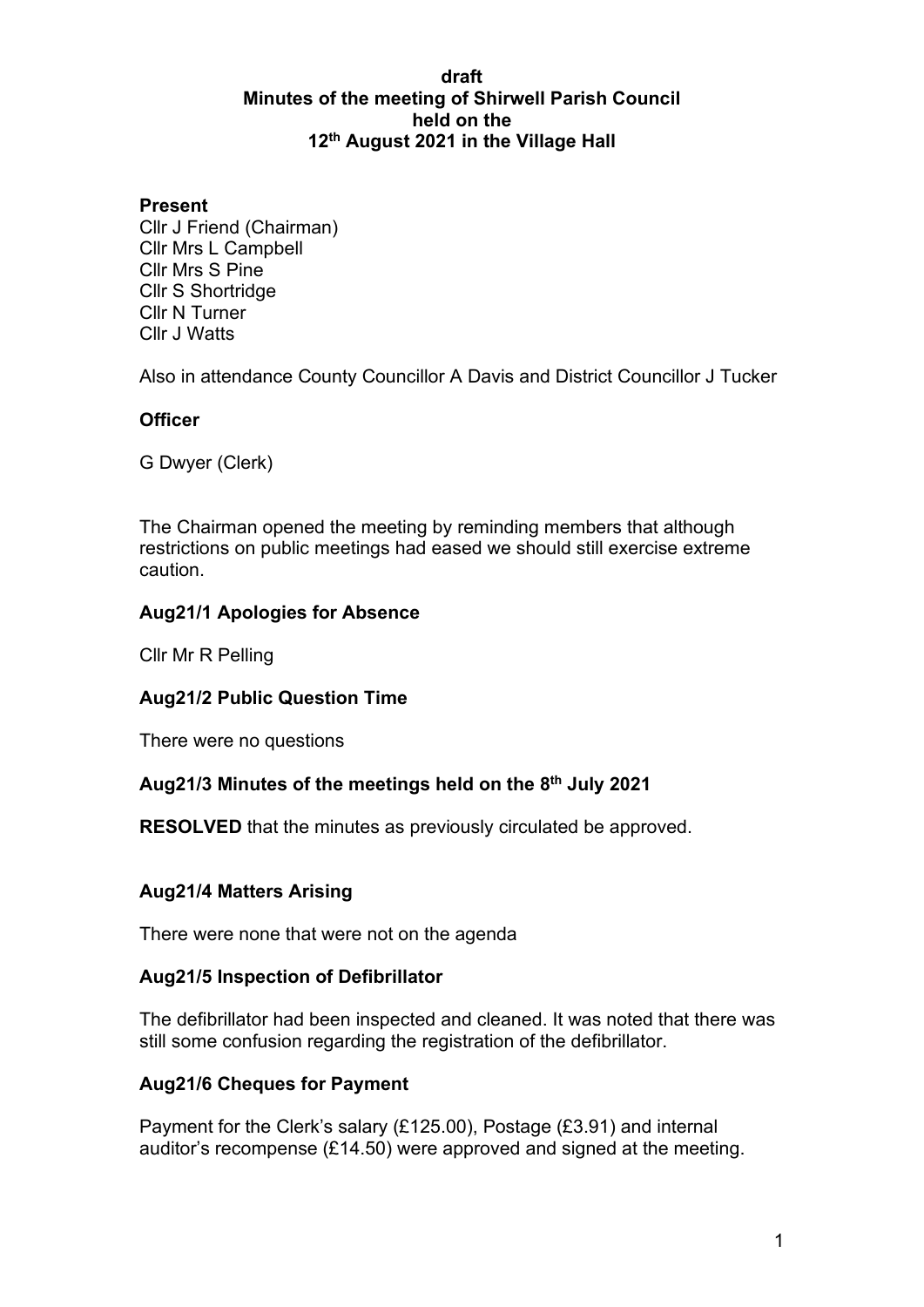# **Aug21/7 Report of the County Councillor**

County Councillor Mrs Davis had forwarded her report, a copy of which is attached to these minutes.

- She raised the draft bus improvement plan and the point was made that without an improvement in public transport the Government's policy of reducing dependence on private transport could not be achieved it was **RESOLVED** to request that the local service be increased to at least an hourly service, that a late night bus be run and a service be provided on a Sunday.
- She also highlighted the document entitled Peninsular Transport provision which needed a response by the 17<sup>th</sup> September. It was **RESOLVED** to place this on the agenda for the September meeting

# **Aug21/8 Questions to the County Councillor**

There were no questions

# **Aug21/9 Report of the District Councillor**

Councillor Tucker briefly highlighted the following...

- High rate of planning infringements and the work that placed on the enforcement section of the District Council. I was noted that planning breaches can now be reported online which would help ensure that all relevant information was given at an early stage.
- A shortage of social housing was exacerbating the rising percentage of homelessness.
- CAB annual report was available.

# **Aug21/10 Questions to the District Councillor**

There were no questions but it was asked that thanks be forwarded to the recycling and refuse crews who had responded positively and professionally to the problems brought about by the COVID pandemic

# **Aug21/11 Correspondence**

The following correspondence had been circulated to Councillors

- Dalc newsletter
- Corona virus update
- General information

# **Aug21/12 Planning Applications**

**Application 73001 Plaistow Barn Shirwell Barnstaple** Erection of 2 No stables, a tack room & a storage shed at Devon EX31 4LF **RESOLVED** to recommend approval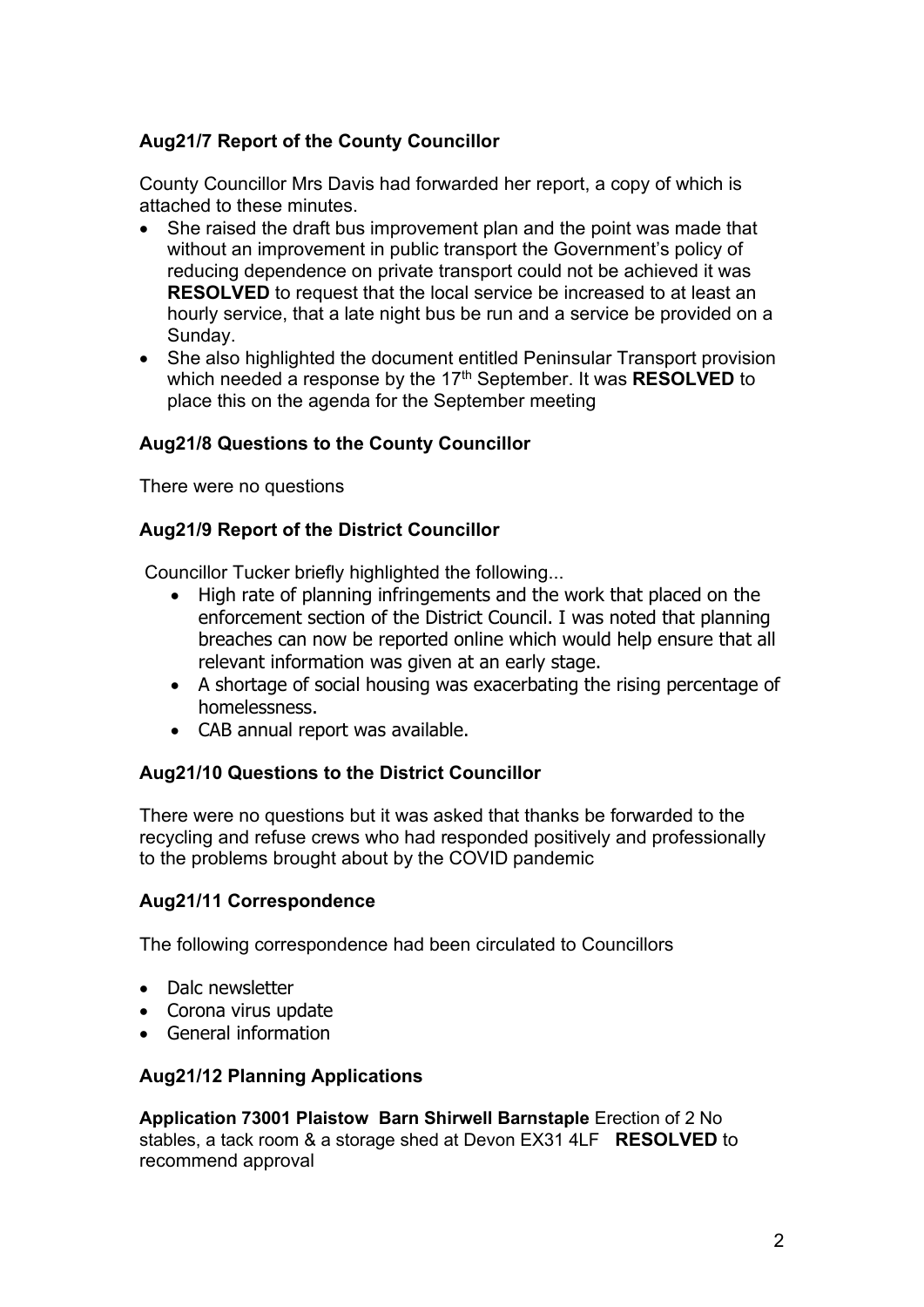## **Aug21/13 Planning Decisions**

**A**lleged Unauthorised development - New entrance to field at Land on the west side of Spindlecott Shirwell Barnstaple Devon EX31 4JH- no breach of planning regulations found

Breach of planning control at (Land opposite Carousel) Land on the south side of Shirwell Road, Shirwell, Barnstaple Devon EX31 4JH - enforcement notice issued

## **Aug21/14 Registration of footpaths following grant payments**

Members discussed a case where it was thought that a footpath had not been registered despite it being the condition of a grant payment. A useful data base was contained at *magic.defra.gov.uk* and Cllr Watts undertook to do the necessary research. **RESOLVED** that it be discussed further at the next meeting

# **Aug21/15 Reports from Councillors**

Members queried the present position regarding consultation with local businesses by Euroforest. Cllr Davis undertook to follow this up.

## **Aug21/16Clerks Report**

The Clerk reported that their website managers (Kameleon) had advised that the PHP version will no longer receive security updates as of December of this year and the necessary alterations to ensure continuing security updates would cost £150.00.**RESOLVED** that the cost be authorised

## **Aug21/17 Public Questions regarding business on this agenda**

A member of the public raised the issue that plastic recycling for businesses was remarkably inconsistent. As part of the following discussions the initiatives being carried out to improve public awareness of the need for plastic recycling were discussed.

## **Aug21/18 Urgent Business**

There was none.

The meeting closed at 7.52

Chairman:……………………………………… Dated:…………………..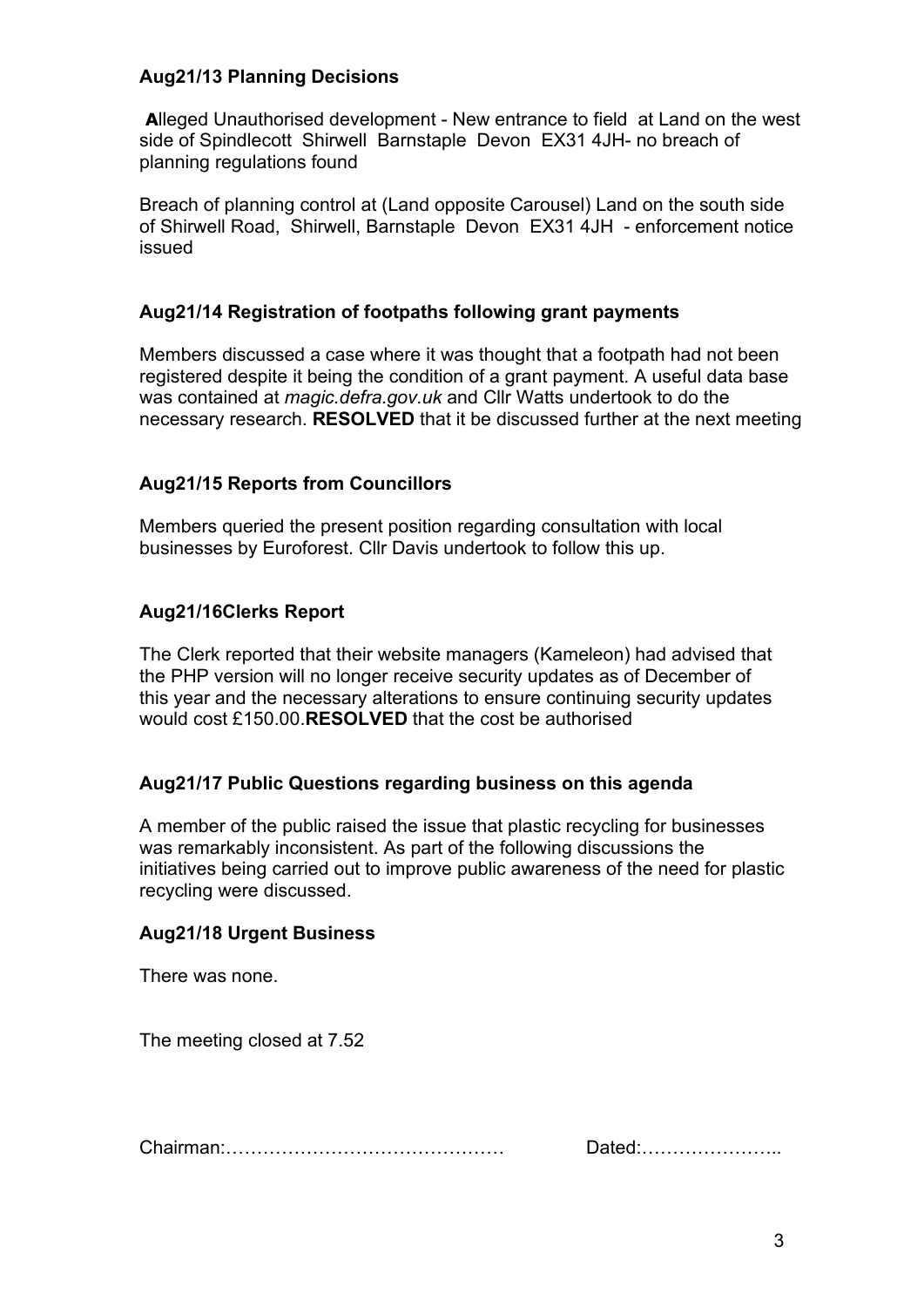# **Shirwell Parish Council County Councillors report August 2021**

**Two key consultations:**

# **Peninsula transport- Shaping the future of Transport across the South West**

# **I would be very grateful if the Parish Council would consider responding to the consultation please. it would be good to hear from residents and businesses too so please do share the message.**

Peninsula Transport is the shadow sub-national transport body (STB), bringing together the five lead transport authorities in the Peninsula (Cornwall, Devon, Plymouth, Somerset and Torbay) to work directly with the Department for Transport (DfT) on the strategic transport priorities for the region. Formed in 2018, it is a partnership established to transform transport and boost economic growth for the Peninsula.

The work of Peninsula Transport considers the following key areas:

- Resilient road and rail networks to support connectivity to its key markets in the Midlands, the north of England, London and international gateways at Heathrow, Gatwick and Southampton as well as access to our regional airports and ports
- Impact of technology and innovation in supporting our urban and rural mobility challenges
- Infrastructure investment needed to unlock housing development and create accessible enterprise areas
- Take a regional lead in the transition to decarbonisation of the strategic transport network

The first priority for Peninsula Transport is the development of a regional transport strategy, which plans and prioritises strategic infrastructure across the peninsula over the next thirty years. As part of this work, Peninsula Transport has produced a high-level vision document setting out the goals that will ultimately define the overall direction and principles of the full regional transport strategy.

The high level vision will be consulted on throughout the summer into September to ensure that the vision is shared with those across the peninsula and determine if the goals meet the needs of those using the network.

# **Vison and Goals**

The key challenge for the Peninsula is to strengthen strategic links to keep pace with the rest of the UK, reinforcing connectivity and maximising opportunities to boost productivity. Transport is a vital part of every day life and therefore a transport strategy needs to be bold and ambitious, delivering a transport system that that works for people, businesses and the planet.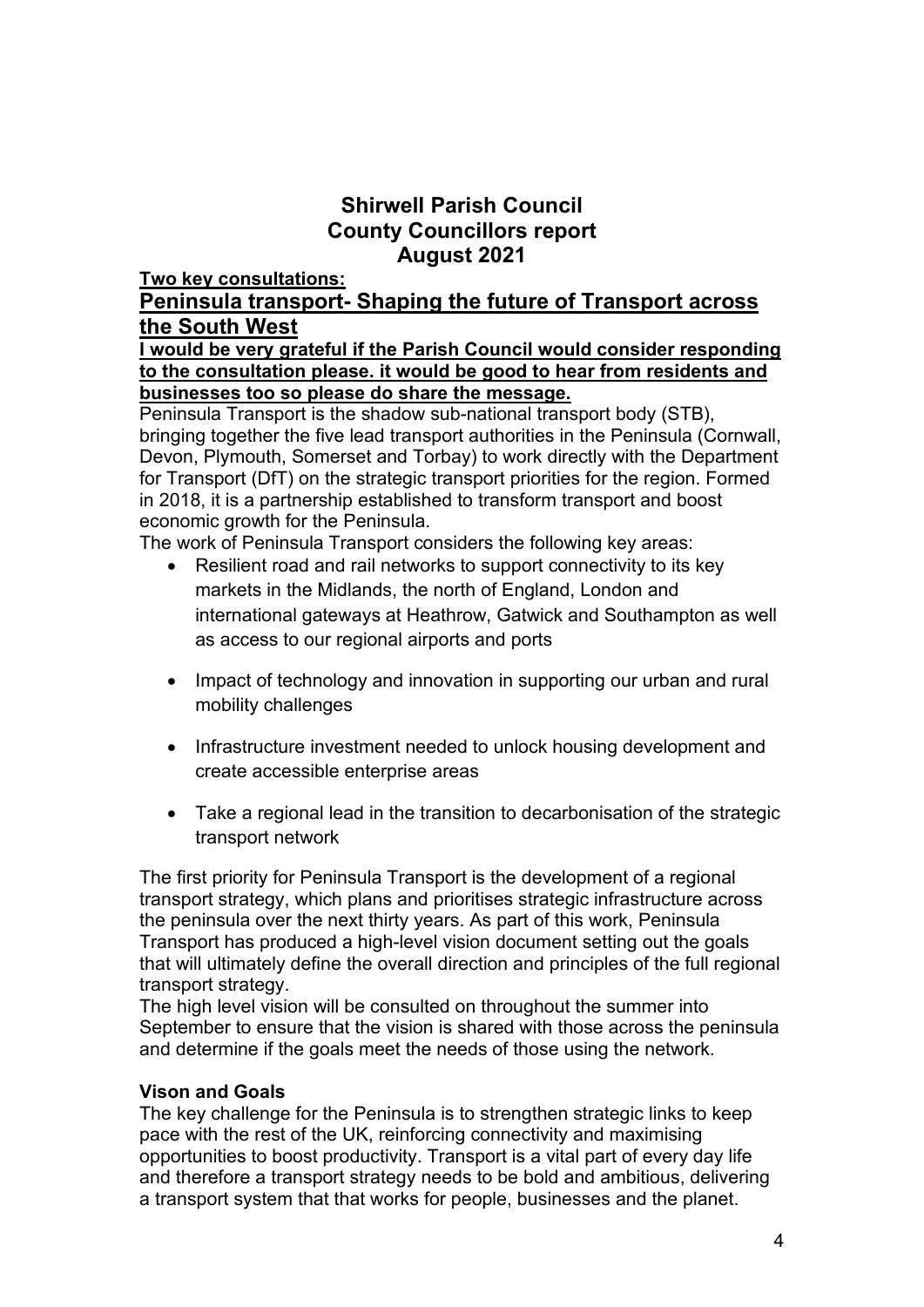The vision for the peninsula is: "transforming transport across the peninsula, enabling our society and economy to thrive and our unique and outstanding environment to flourish."

The vision is underpinned by the following five goals:

- We will improve connections between people, businesses, and places
- We will enhance resilience of the transport network
- We will deliver affordable, zero-emissions transport for everyone
- We will help to improve the health and wellbeing of communities in the peninsula
- We will help the peninsula to be a great place to live and work

## **The Consultation**

*The consultation will open week commencing 12th July and will close week ending 17th September 2021.*

## [www.peninsulatransport.org.uk.](http://www.peninsulatransport.org.uk/)

# **What happens next?**

Once the consultation has closed, Peninsula Transport will use the feedback to inform the full strategy. A number of supporting studies are either underway or planned to support the transport strategy and our website will be updated as the programme progresses. We expect to publish our transport strategy in 2022, setting out our proposals for the delivery a transport system that works best for people, businesses and the planet.

The consultation is on the website: , [www.peninsulatransport.org.uk,](https://www.peninsulatransport.org.uk/) or you can contact us by emailing [info@peninsulatransport.org.uk.](mailto:info@peninsulatransport.org.uk)

# **Bus Back Better**

#### **I am asking for help in shaping the future of bus services in Devon, to do this an understanding of the current network and how it works for residents of Combe Martin would be helpful. Consultation ends on the 15th August.**

In March, the government announced a new National Bus Strategy - [Bus back](https://eur02.safelinks.protection.outlook.com/?url=https%3A%2F%2Fwww.gov.uk%2Fgovernment%2Fpublications%2Fbus-back-better&data=04%7C01%7Crachel.phillips%40devon.gov.uk%7C9f6f5001207640c1dc8108d93d5a7eaa%7C8da13783cb68443fbb4b997f77fd5bfb%7C0%7C0%7C637608281144971021%7CUnknown%7CTWFpbGZsb3d8eyJWIjoiMC4wLjAwMDAiLCJQIjoiV2luMzIiLCJBTiI6Ik1haWwiLCJXVCI6Mn0%3D%7C1000&sdata=h2qG4XLGA9IJBTxxByj5PVuCeHMMMy%2FC%2FFQUYVn74Lc%3D&reserved=0)  [better - GOV.UK \(www.gov.uk\).](https://eur02.safelinks.protection.outlook.com/?url=https%3A%2F%2Fwww.gov.uk%2Fgovernment%2Fpublications%2Fbus-back-better&data=04%7C01%7Crachel.phillips%40devon.gov.uk%7C9f6f5001207640c1dc8108d93d5a7eaa%7C8da13783cb68443fbb4b997f77fd5bfb%7C0%7C0%7C637608281144971021%7CUnknown%7CTWFpbGZsb3d8eyJWIjoiMC4wLjAwMDAiLCJQIjoiV2luMzIiLCJBTiI6Ik1haWwiLCJXVCI6Mn0%3D%7C1000&sdata=h2qG4XLGA9IJBTxxByj5PVuCeHMMMy%2FC%2FFQUYVn74Lc%3D&reserved=0) Alongside the delivery of this strategy, Devon County Council have committed to working with our local bus operators to form an Enhanced Partnership by April 2022, and to writing a joint Bus Service Improvement Plan by October 2021.

Following the publishing of the Bus Service Improvement Plan in October there will be a full public consultation.

online survey using this link:<https://www.surveymonkey.co.uk/r/NYQBJCS>

# **Funding available to help Devon's communities reconnect, rebuild and recover**

Community-led facilities and activities, like many things, were quickly suspended during the onset of the national coronavirus lockdown. As the country begins to return to some degree of normality, Devon County Council is keen to help local communities get back to doing the things they